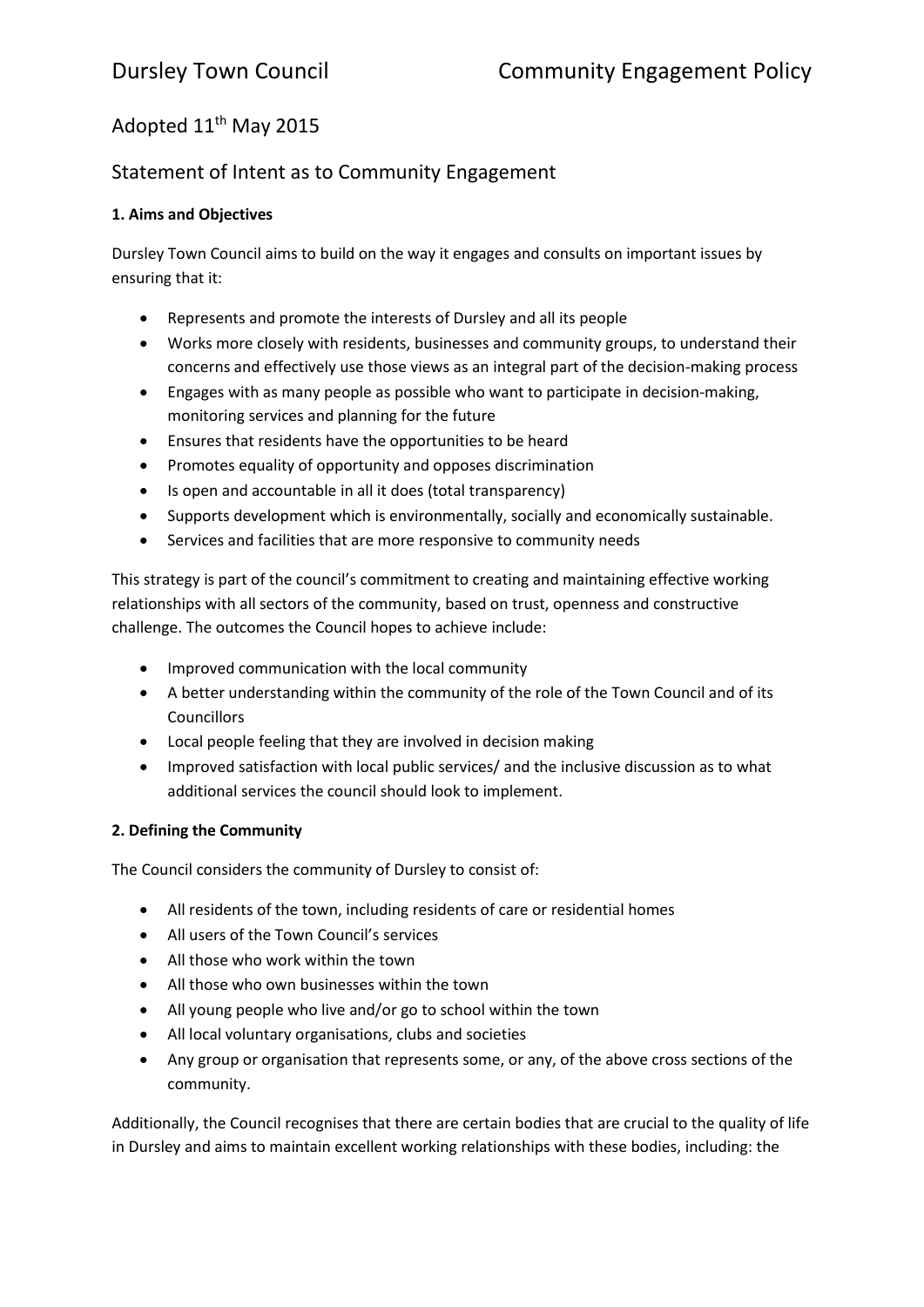Police, the NHS and various voluntary care organisations, other tiers of local government, and neighbouring town and parish councils.

#### **3. Provision of information to the community and opportunities for community involvement**

Information provided by the Town Council complies with The Transparency Code and Data Protection legislation.

Information is provided by the Town Council to the community in a number of ways, including via: The Town Council offices; Jacobs House, Castle Street, Dursley, GL11 4BS, open to the public on Monday to Friday between 10am and 3pm, providing a wide range of information both on Council services and other Dursley activities and issues.

- The Town Council's website [www.dursleytowncouncil.co.uk](http://www.dursleytowncouncil.co.uk/) which provides comprehensive information both on the work of the Town Council and on other services, local events, local groups and organisations.
- The Town Council's social media page on Facebook "Dursley Town Council"
- Various notice boards around the town which are used to display agendas for Council meetings and contact details for local councillors as well as other information of interest to the local community. (Additionally, the Council has provided a town centre community notice board which can be used by local events organisers or groups).
- The Town Council's Newsletter, "Dursley Matters" published quarterly and available from the Town Council offices, local library, local shops and online.
- The Annual Report, produced in April each year and available at the Annual Town meeting or the website.
- Meetings of the Town Council and its committees and sub-committees which are open to the public and a period of up to 15 minutes is set aside each meeting for public questions/public engagement.
- Public meetings, called to gauge public opinion concerning important issues affecting the town such as major planning applications.
- The local community is welcome to attend council meetings and public participation is provided for on the agendas

### **4. Opportunities for Formal Representations to the Council**

Formal representations to the Council may be made at any time in writing to the Town Clerk or at a Town Council/Committee Meeting.

#### **5. Involvement in Partnerships**

The Town Council often works in partnership with other organisations such as Stroud District Council, Gloucestershire County Council, the Police, the Environmental Agency, the NHS, The Tabernacle URC (The Vibe Youth Club), the local schools and many voluntary and charitable sectors.

The Town Council is also actively involved with the following local organisations: